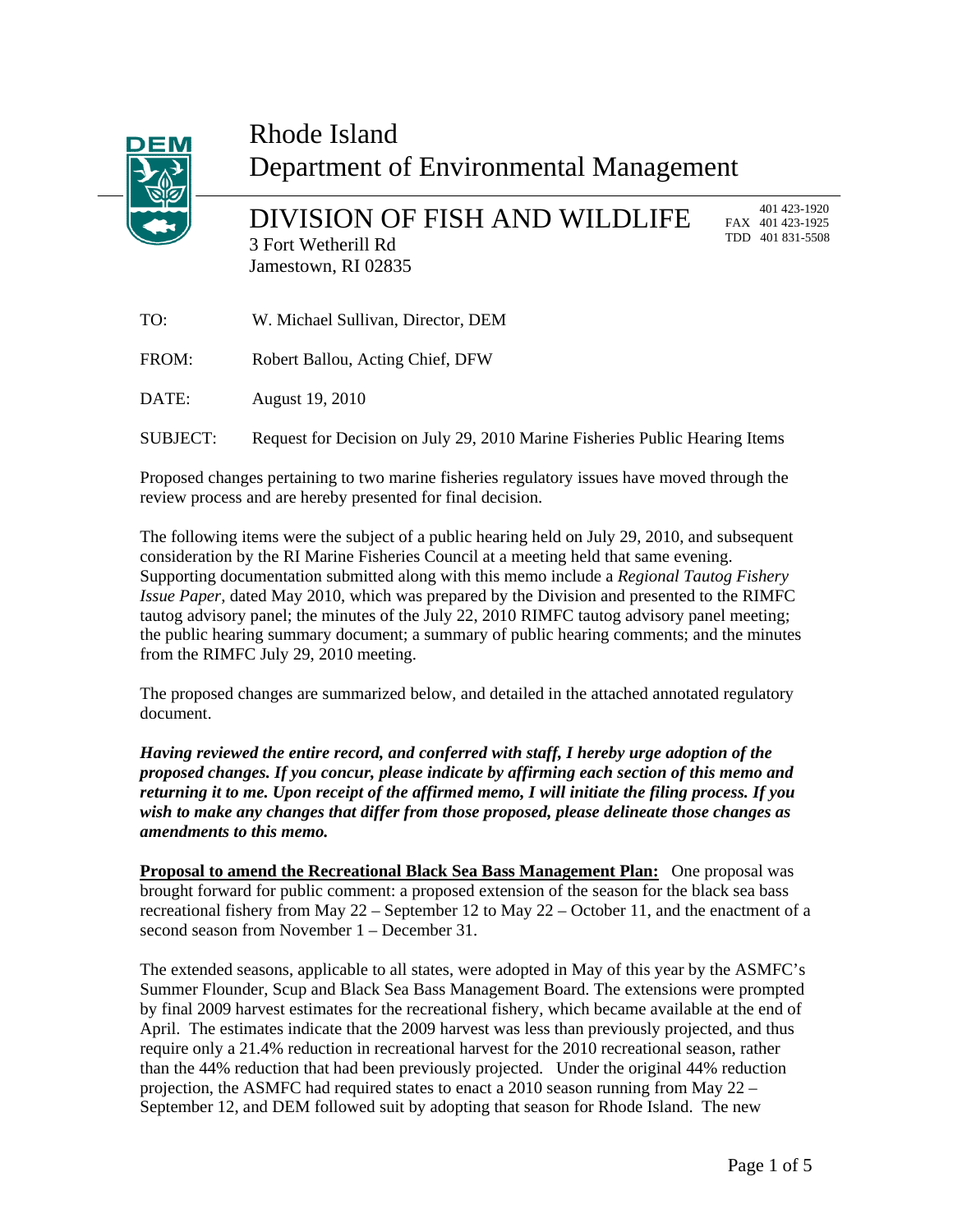estimates, and the follow-up action by the Board, enable Rhode Island to extend the (initial) season to October 11, and to establish a second season from November 1 to December 31. The extended seasons are anticipated to achieve a 26% reduction in recreational harvest, thereby allowing for a reasonable conservation buffer to account for uncertainty in the harvest estimates and the effectiveness of regulations. Additionally, the second season will allow for increased access by party/charter boats and private boat/shore-based anglers that did not have a late fall/early winter season last year.

The proposal to extend the season(s) was unanimously supported at hearing and by the Council. I urge adoption of the recommendation.

Affirmed as recommended: W. Molen Sulling

**Proposal to amend the Recreational Tautog Management Plan:** Three proposals were brought forward for public comment: 1) a Division proposal to reduce the bag limit from 8 fish to 3 fish during the fall sub-period; 2) an industry proposal to establish a year-long fishery, with a reduced 3-fish bag limit; 3) an industry proposal to establish a split mode for the party and charter boat sector; and 4) an option to remain at status quo – i.e., 3-fish bag limit from  $4/15 - 5/31$ ; closed fishery from  $6/1 - 6/30$ ; 3-fish bag limit from  $7/1 - 3<sup>rd</sup>$  Friday in October; and 8-fish bag limit from  $3^{rd}$  Saturday in October – 12/15.

### Background

As reflected in the *Regional Tautog Fishery Issue Paper* (May 2010), which was prepared by the Division and served as the basis for the regulatory proposal:

- o Tautog, while recognized biologically as a single coast wide stock, do not undergo large scale migrations; rather they generally stay within range of state waters throughout the year. In recognition of this life history trait, RI and MA have the ability, per ASMFC authorization, to perform a regional stock assessment for tautog and frame their state management programs on the basis of that assessment.
- o The regional assessment is re-run at the beginning of each year. RI (and MA) is obliged to adjust our respective state regulations if changes in regional stock status warrant such adjustment.
- o The most recent regional assessment update indicates that the regional MA/RI stock complex has been subject to overfishing over the past 2 years (see Figure 1 in the *Issue Paper*), and that the spawning stock biomass level has not increased significantly (see Figure 2) and remains in an overfished state. Locally, tautog abundance is below the long-term average (Figure 2 and Figure 4). Fishery landings are attributed almost entirely to the recreational fishery (Figure 3). The current lack of rebuilding suggests that increasing tautog biomass to former levels may not be possible at the current fishing mortality rate. The current terminal year F according to the regional assessment is  $F_{2008}=0.36$  relative to the F target of F=0.2, meaning that a 45% reduction in F is needed to meet the target. An alternative hypothesis is that large portions of the catch are not being accounted for (missed by MRFFS, black market, sold directly to restaurants, etc). This possibility is of particular concern since the assessment model assumes input of complete catch information.
- o The local RI biomass dynamic model (BDM), configured and run by the Division, also indicates poor stock biomass levels (see Figure 4) and high fishing mortality rates (see Figure 5), specifically in RI. While some of our state fishery-independent indices appear to be either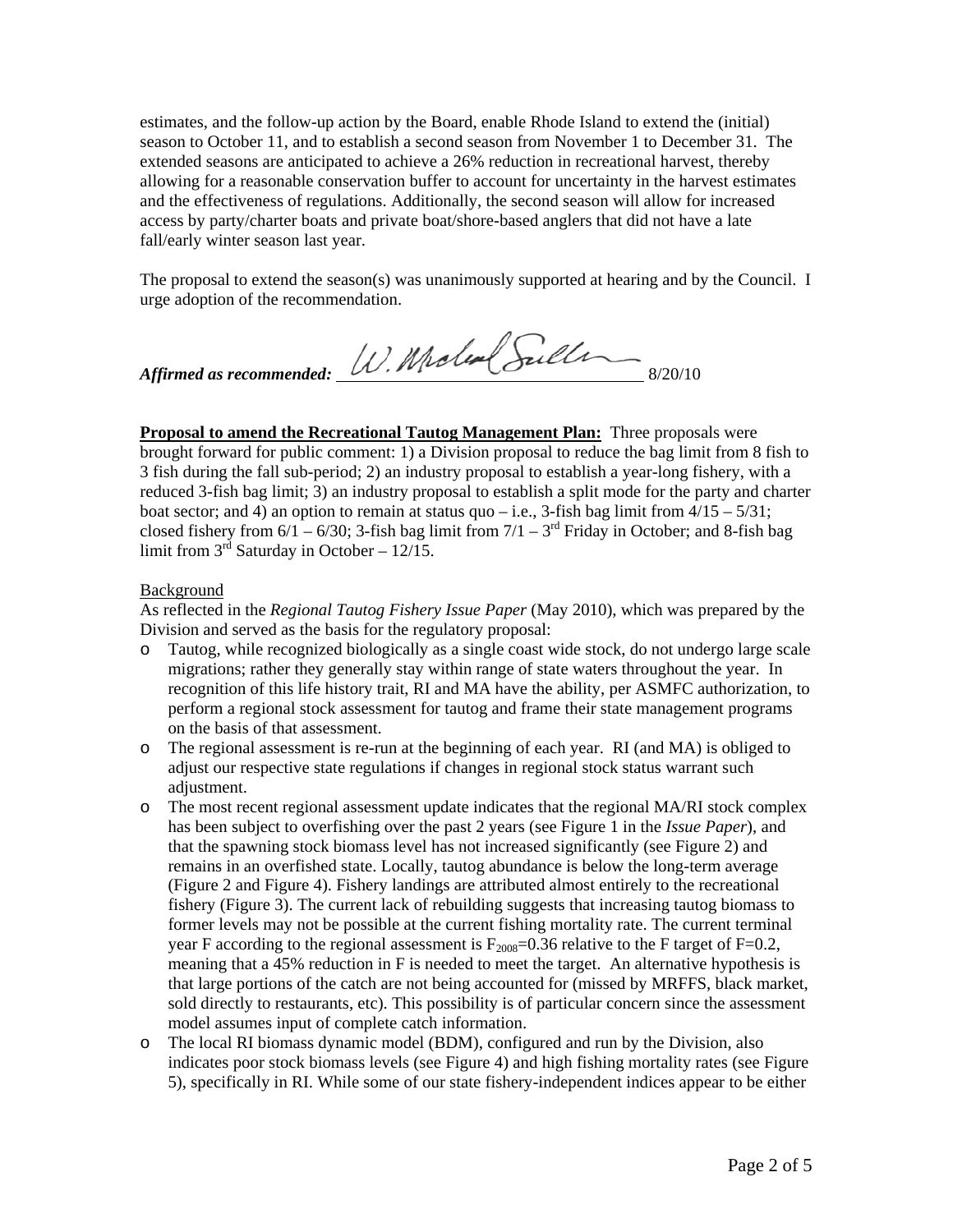stable or increasing, the trends have not been adequate to compensate for the increasing catch rates over the past few years.

- o In response to deteriorating stock conditions, DEM closed the RI recreational fishery during the month of June (action taken in 2006) and decreased the recreational bag limit in the fall from 10 to 8 fish per-person/per-day (action taken in 2008). Despite these restrictions, the Narragansett Bay juvenile finfish seine survey is indicating a decreasing trend for the most recent years of juvenile tautog estimates (Figure 6). Also, recreational catch rates in RI remain high and continue to trend upwards during the fall recreational fishery, and are 50 to 70 percent higher than the landings occurring in the MA fall recreational fishery. This difference is likely due to the lower bag limit -- 3 fish per-person/per-day, throughout the year -- in MA, which are likely enticing MA fishers to cross over into RI waters to avail themselves of RI's higher bag limit.
- o Recreational landings in the RI tautog fishery are continuing to increase despite the implementation of regulations aimed at controlling fishing mortality. The high landings, particularly the high spikes in the fall fishery, are keeping the stock in an overfished state, and negating its ability to rebuild. Because RI has joined with MA to assess and manage the stock on a regional basis, it is important to take the steps necessary to rebuild and protect this "homegrown" resource and fishery.

#### 2010 Management Considerations

In February and March of this year, a public hearing was held, and the RIMFC met, to consider proposed changes to the recreational tautog fishery for 2010. The tautog advisory panel recommended remaining at status quo for 2010, and that was the only proposal brought forward for public comment... At the public hearing there was only one comment made and that was in support of status quo. The Council unanimously supported remaining at status quo. I urged adoption of the Council's recommendation, and you concurred. However, in the decision memo (dated April 5, 2010), I noted that staff was updating the status of tautog (jointly with MA Marine Fisheries), and on the basis of that update, there might be a need to consider changes to the management program for next year.

The updated stock assessment emerged soon after the April 5 decision memo and prompted the development of the *Issue Paper* in May. The Paper called attention to the significant concerns associated with the stock and fishery (as described above) and suggested the need for more immediate consideration of additional restrictions on the recreational fishery, with a particular focus on decreasing the fall bag limit. A new public hearing and RIMFC process ensued during June and July.

As reflected by the public hearing transcript, there was no consensus on any one proposal. Moreover, the Council deadlocked (3-3 vote) on a motion that would have recommended the following:

- o A decrease in the fall possession limit from 8 to 6 fish (applicable to the entire recreational fishery, including the party and charter boat sector); and
- o Adoption of a new provision establishing a 10 fish/boat limit for the private boat sector

One key reason for the deadlock was that the party and charter boat interests felt strongly that they should not be subject to the reduced possession limit. Their opposition was based on their relatively low level of landings relative to the rest of the recreational fishery, and the economic impact that a mid-season change would have, given that many tautog trips have already been booked for this fall based on the current 8-fish/person regulation. The contention was made that trips would be cancelled if a reduction were enacted at this time. The other key reason for the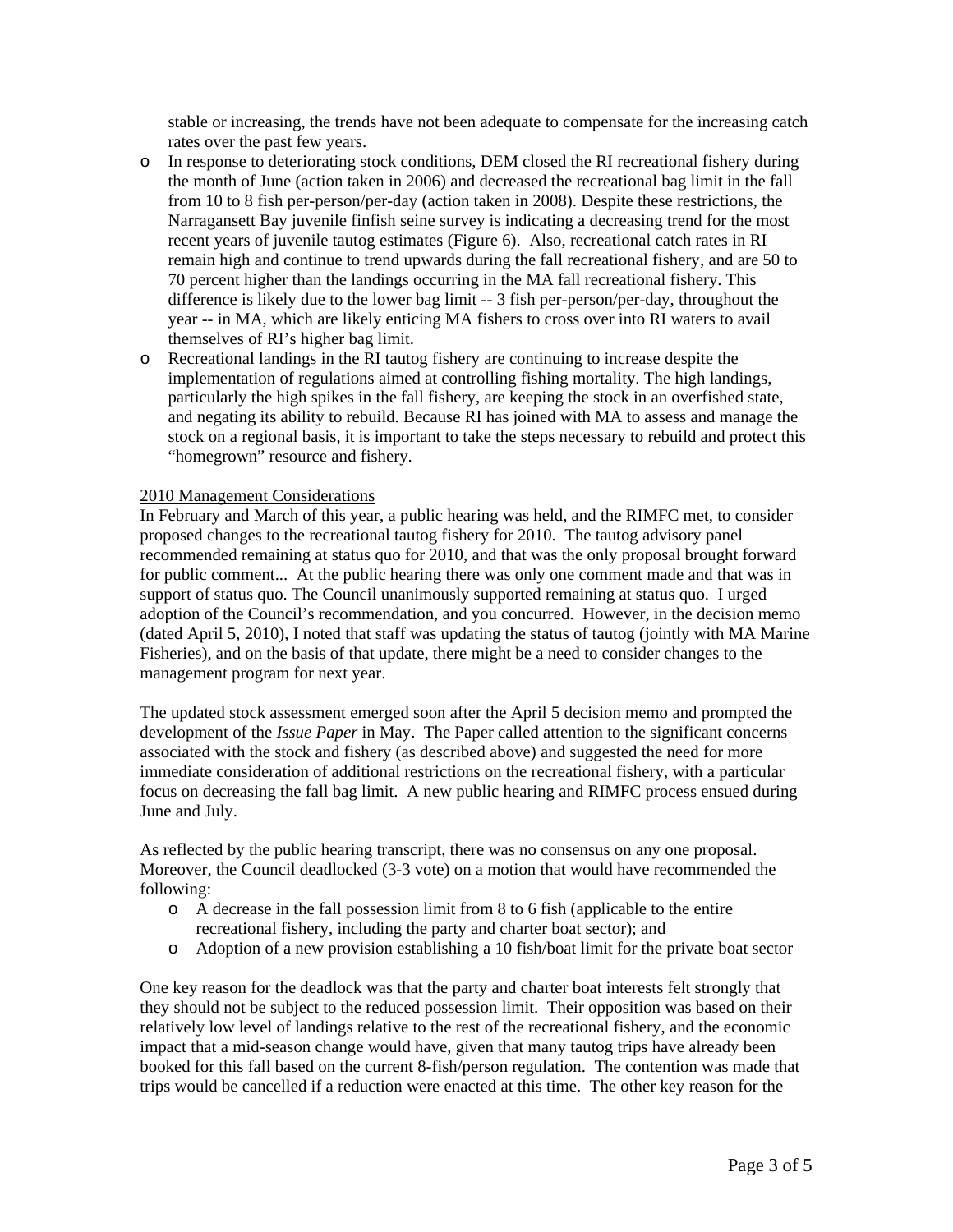deadlock was that the private-boat and shore-based interests felt that if a reduced possession limit were to be adopted, it should pertain to all recreational fishers, including party and charter boats.

As a follow-up to the tie vote on the above-described motion, the Council voted favorably (3-2, with 1 abstention) to recommend adoption of the proposal offered by the RI Party and Charter Boat Association, i.e.:

- o The establishment of a split mode for the party and charter boat sector and, for that sector: a 1 fish/person possession limit through the  $3<sup>rd</sup>$  Friday in October; an 8 fish/person possession limit from the 3rd Saturday in October to November 30; and a 1 fish/person possession limit from December 1 to December 31; and
- o The establishment of a mandatory logbook reporting protocol for all tautog fishing activities undertaken by the party and charter boat sector.

The motion was conditioned on adoption of the measures for the remainder of 2010, with a commitment to revisit the measures in advance of the 2011 season.

#### Division Recommendation

There is a compelling need to reduce fishing mortality in the recreational tautog fishery. RI and MA share responsibility for managing the regional tautog stock. RI's higher possession limit in the fall appears to be a primary cause of the overfishing that is occurring on the stock. It also incentivizes MA fishermen to fish in RI waters, further contributing to the disproportionally high take from RI waters.

On the one hand, it is reasonable to suggest that if the recreational harvest is to be reduced, the reductions should apply to all recreational fishers. On the other hand, the party and charter boat fleet is relatively small and stable, and lands just 4% of the total recreational tautog harvest. That figure is based on the best available data (i.e., MRFSS). While there is reason to believe that the actual percentage (as indicated by logbooks) may be a bit higher, there is no doubt that the vast majority – upwards of 72% -- of tautog caught recreationally in RI are taken by private-boat fishermen, with the vast majority of those taken in the fall fishery. The Division is inclined to focus the primary reductions on the primary harvesters.

Moreover, while a reduction in the possession limit for private-boat and shore-based fishermen will have some economic impact  $-e.g.,$  fewer outings, and less associated expenditures, due to a disinclination to fish as much under a lower possession limit – the economic impact for the party and charter boat sector would likely be more significant, particularly for this year. Trips have been booked for the fall season based on the expectation of an 8-fish/person management program, and the industry contends that cancellations will occur if there is a mid-year reduction in the possession limit. The Division is inclined to protect the business interests of the party and charter boat fleet by not changing the possession limit for that sector for the 2010 fall fishery.

The Division's original proposal to decrease the possession limit, across-the-board, to 3 fish/person would result in a projected 25.3% reduction in landings. As noted earlier, rendering RI's bag limit consistent with MA could result in an even greater reduction as it would remove the incentive for MA fishermen to fish in RI waters. The Division had also suggested an early closure to the fall fishery (i.e., November 16), which would result in an additional 28% reduction in landings; or a spring closure, resulting in an additional 24% reduction in landings. Those measures would have achieved a total reduction approaching 45%, the amount needed to achieve the target fishing mortality for stock rebuilding and protection purposes.

The public hearing and Council process engendered an intriguing new approach to reducing fishing mortality: a 10-fish/boat limit. While the Division does not yet have the ability to